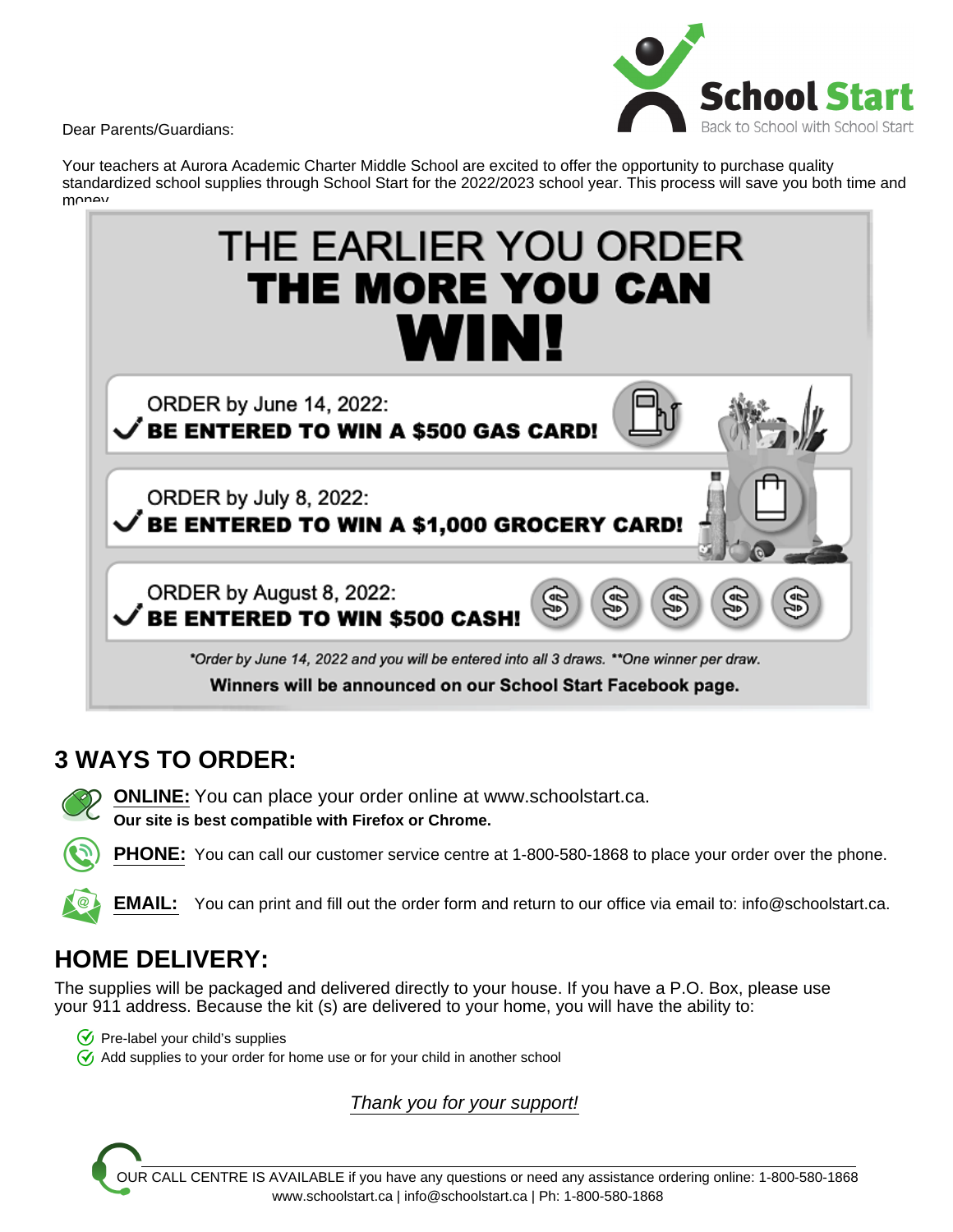

## Starter Package

- 
- 
- 1 Bic Pens (medium blue) 12 pack 4 Bic Pen (medium red)
- 2 Staedtler Norica HB #2 Pencils (pre-sharpened) 12 pack 4 Bic Highlighter (Yellow)
- 1 Staedtler Coloured Pencils (pre-sharpened) 12 pack 1 Sheet of Personalized Student Labels

### **Qty. Description Qty. Description**

- 2 School Start 8 Index Dividers (insertable tabs) 3 Hilroy Coil 4:1 Quad Note Book (10 1/2" x 8") 80 pages
- 2 Hilroy Lined Looseleaf Paper 150 sheets 1 Hilroy Graph Paper (4:1" Quad) 50 sheets
	-
	-
	-

| Cost of Starter Package                                                                                                                                             |                                        |              |                             | \$38.60         |
|---------------------------------------------------------------------------------------------------------------------------------------------------------------------|----------------------------------------|--------------|-----------------------------|-----------------|
| Items required by teacher and to be ordered if you do not already have them                                                                                         |                                        |              |                             |                 |
| <b>Description</b>                                                                                                                                                  | Qty. Req'd                             | <b>Price</b> | Qty. Ordered                | <b>Subtotal</b> |
| Hilroy Exercise Books (10 7/8" x 8 3/8") - 4 x 32 pages                                                                                                             | 1                                      | 2.45         |                             |                 |
| School Start 1.5" O-Ring Binder (Green)                                                                                                                             | 1                                      | 4.83         |                             |                 |
| School Start 1.5" O-Ring Binder (Blue)                                                                                                                              | 1                                      | 4.83         |                             |                 |
| School Start 1.5" O-Ring Binder (Red)                                                                                                                               | 1                                      | 4.83         |                             |                 |
| School Start 1.5" O-Ring Binder (Black)                                                                                                                             | 1                                      | 4.83         |                             |                 |
| School Start 1" White View Binder (clear front overlay)                                                                                                             | 1                                      | 4.55         |                             |                 |
| Sharpie Fine Point Permanent Marker (black)                                                                                                                         | 2                                      | 1.22         |                             |                 |
| Expo Low Odor Dry Erase Fine Tip Markers - 4 pack                                                                                                                   | 1                                      | 7.00         |                             |                 |
| School Start 7" Scissors                                                                                                                                            | 1                                      | 5.08         |                             |                 |
| Bic Wite-Out Correction Tape (5.08mm x 10.1 m)                                                                                                                      | 2                                      | 3.44         |                             |                 |
| School Start White Premium Eraser                                                                                                                                   | 2                                      | 0.68         |                             |                 |
| School Start Clear Glue Stick - 21 g.                                                                                                                               | 2                                      | 1.51         |                             |                 |
| School Start Clear Plastic Protractor - 4"                                                                                                                          | 1                                      | 0.49         |                             |                 |
| School Start Plastic Ruler (inches/cm) - 6" / 15 cm                                                                                                                 | 1                                      | 0.91         |                             |                 |
| School Start Two Hole Pencil Sharpener w/ Container                                                                                                                 | 1                                      | 2.98         |                             |                 |
| School Start 3 Ring Pencil Pouch (9.75" x 7.5") - Asst. Colours                                                                                                     | 1                                      | 3.24         |                             |                 |
| Royale Facial Tissue (2 Ply) - 126 Sheets                                                                                                                           | 4                                      | 2.32         |                             |                 |
| Crayola Oil Pastels - 16 colour set                                                                                                                                 | 1                                      | 4.29         |                             |                 |
| Maxell EB-95 Stereo Earbuds                                                                                                                                         | 1                                      | 5.17         |                             |                 |
| Wireless Mouse - Purchased Elsewhere                                                                                                                                |                                        |              |                             |                 |
| Indoor Running Shoes for Gym (non marking) - Purchased Elsewhere                                                                                                    | 1                                      |              |                             |                 |
| Outdoor Shoes - Purchased Elsewhere                                                                                                                                 | 1                                      |              |                             |                 |
| **Homework Pouch, Thesaurus, and Metal Locker Shelf - OPTIONAL**Complete Change of Gym Clothes - Purchased through Top Marks** **Dictionary - Purchased Elsewhere** |                                        |              |                             |                 |
| Cost of Required Items<br>(prices include tax)                                                                                                                      |                                        |              | \$                          |                 |
| Shipping                                                                                                                                                            |                                        |              |                             | \$7.50          |
|                                                                                                                                                                     |                                        |              |                             |                 |
| Total Cost (Starter Package + Required Items + Shipping)                                                                                                            | (prices include tax)                   |              | \$                          |                 |
|                                                                                                                                                                     |                                        |              |                             |                 |
| Contact Info / Payment                                                                                                                                              |                                        |              |                             |                 |
| Student Name (label to appear on supply box)                                                                                                                        | <b>Phone Number</b>                    |              | Email (summer contact info) |                 |
| By Credit Card Payment:<br>Mastercard<br>Visa                                                                                                                       | Cheque (made payable to: School Start) |              |                             |                 |
| <b>Card Number</b>                                                                                                                                                  | <b>Expiry Date</b>                     |              | \$                          |                 |
|                                                                                                                                                                     |                                        |              |                             | Amount          |
| Name as it appears on card                                                                                                                                          | Signature                              |              |                             |                 |
| Your Order Will Be Delivered To Your Home. Please provide your house and street address. No P.O. Boxes.                                                             |                                        |              |                             |                 |